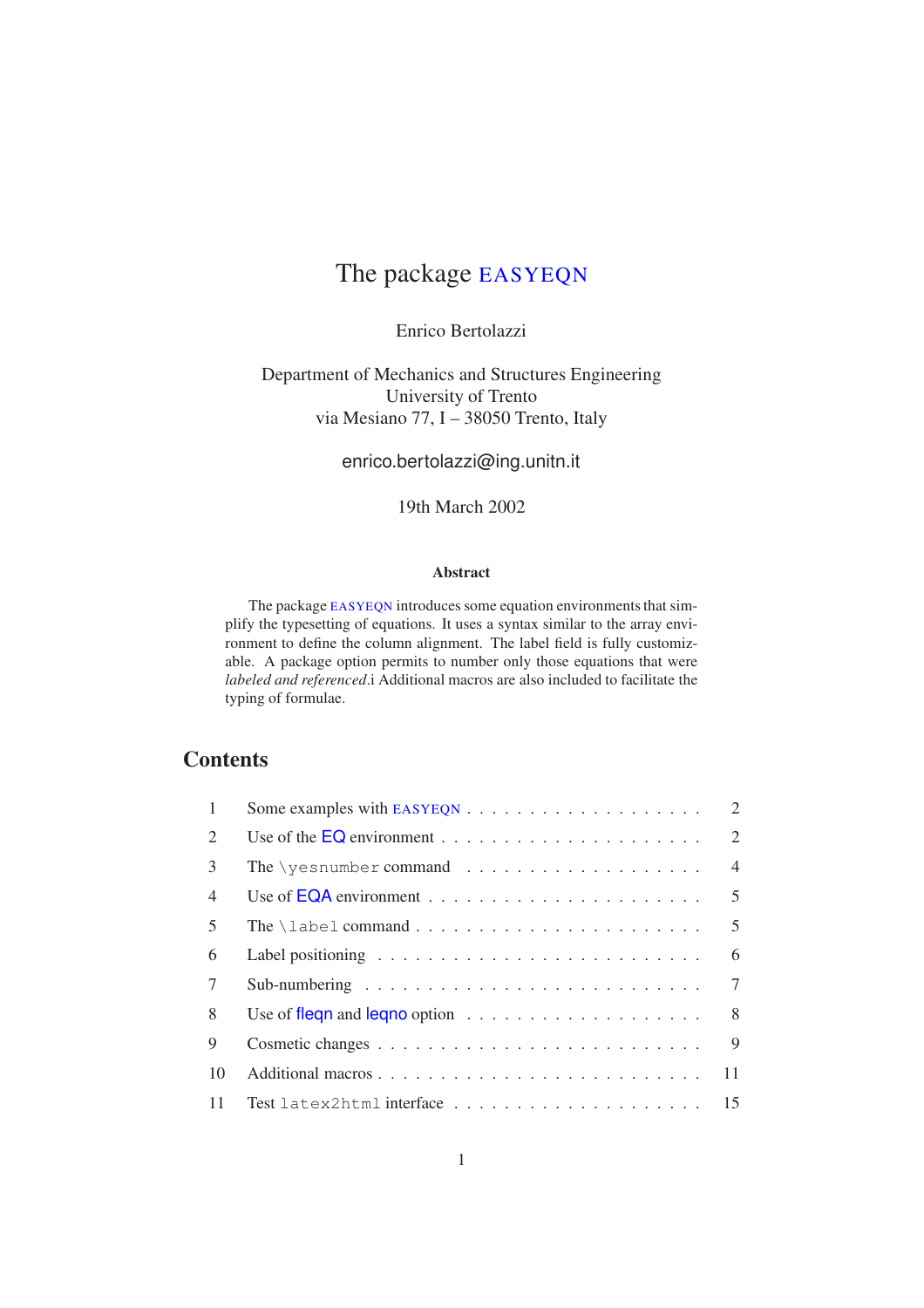### 1 Some examples with EASYEQN

The package is loaded by means of the usual syntax:

```
\documentclass{article}
.
.
\usepackage[allnumber,warning, easyold,
            flegn, legno, mathl{easyegn}
.
.
```
The package<sup>1</sup> introduces the  $\overline{EQ}$  and  $\overline{EQ}$  environments. The package options are:

- allnumber Means that all of the EQ and EQA environments are numbered. Without that option, only those EQ and EQA environments that are explicitly *labeled* and *referenced* are numbered.
	- warning Causes the flagging of the equations that are labeled but *not referenced*.
	- easyold Produces obsolete environment EQS, EQS<sup>\*</sup>, EQ<sup>\*</sup>, EQA<sup>\*</sup> for backward compatibilty.
		- fleqn equations will be left-justify.
		- leqno Writes equation number on the left.
		- math Defines additional macros for mathematics.

Remark: When EASYEQN is used with HYPERREF the package EASYEQN *must* be included after HYPERREF or cross referencing do not work.

### 2 Use of the **EQ** environment

The use of  $EQ$  environment is best unserstood by the following example:

<sup>&</sup>lt;sup>1</sup>the option "showkeys" is eliminated because the new release of EASYEQN is compatible with the SHOWKEYS package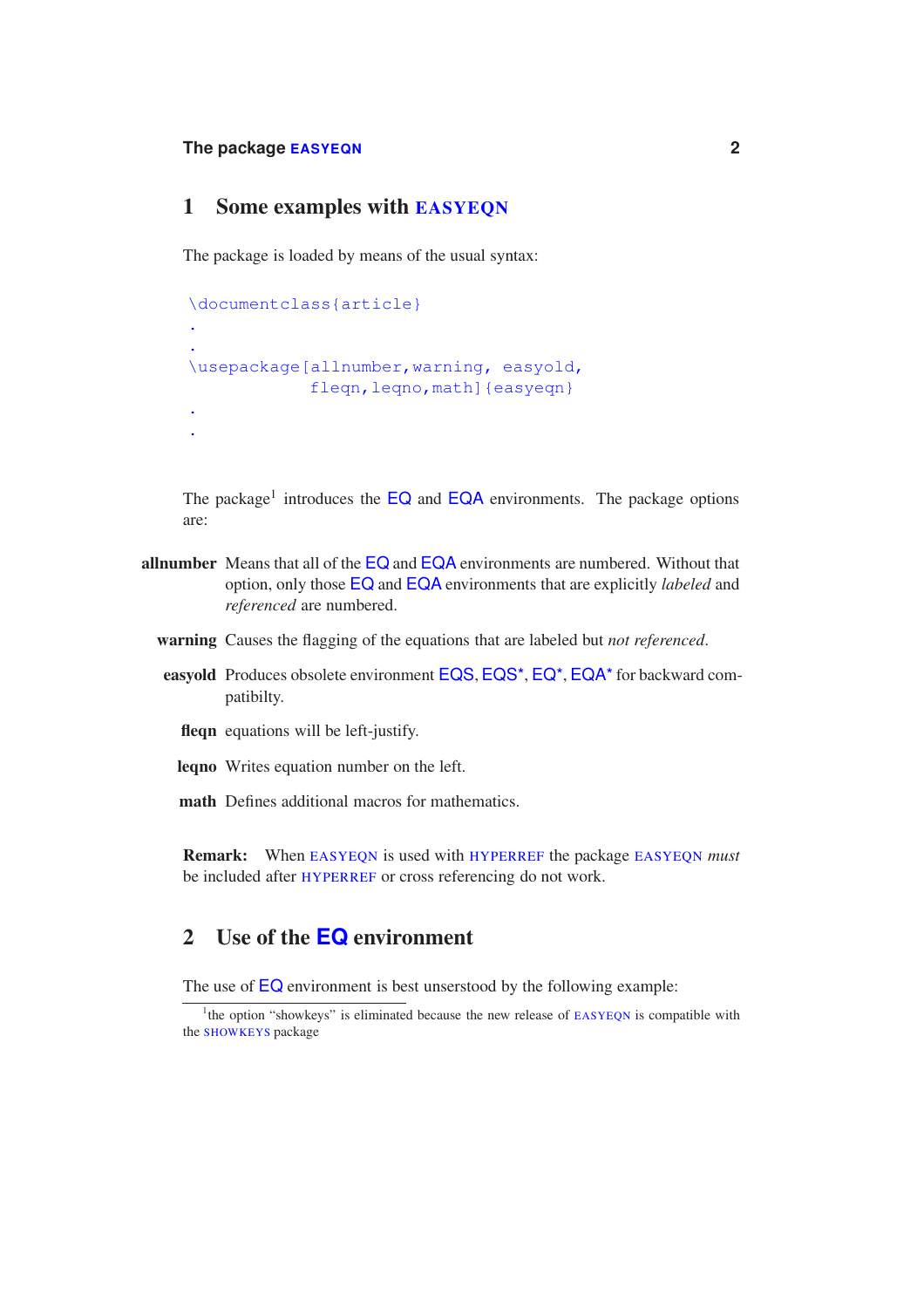```
\begin{EQ}\label{eq:1}
     \frac{x}{y} = z\end{EQ}
\begin{EQ}\label{eq:2}
     \frac{a}{b} = c\end{EQ}
I will refer only to \eqref{eq:1} or,
in the old style, \refeq{eq:1}.
                           \frac{x}{y} = z (1)
                           \frac{a}{b} = cI will refer only to (1) or, in the old style, 1.
```
Note that the reference is done by  $\equiv$  or  $\lceil$  refeq. The command  $\lceil$  refeq. produces the same output as \ref, while \eqref uses ( ) for the output.

Remark: Due to the algorithm implementation, in order to obtain the right cross reference, you need to recompile the file 3 times. The use of  $\lambda$ label is not permitted from within  $\overline{EQ}^*$  environments. If you use  $\lceil \text{ref} \rceil$  to reference equations results are unpredictable2 .

Here is another example:

\begin{EQ}[rcll] \nabla\cdot(\rho\nabla u)&=&f \qquad &\mbox{on \$\Omega\$} \\ u&=&u\_{0}&\mbox{on \$A\subset\partial\Omega\$} \\  $(\rho\neq 0) \cdot n$  =  $u_{1}$ &\mbox{on \$B\subset\partial\Omega\$} \end{EQ}  $\nabla \cdot (\rho \nabla u) = f$  on  $\Omega$  $u = u_0$  on  $A \subset \partial\Omega$  $(\rho \nabla u) \cdot n = u_1$  on  $B \subset \partial \Omega$ 

<sup>2</sup>The previous release used the command

eqlabel for equation labelling, for backward compatibility this command is maintained but the user should use the

label command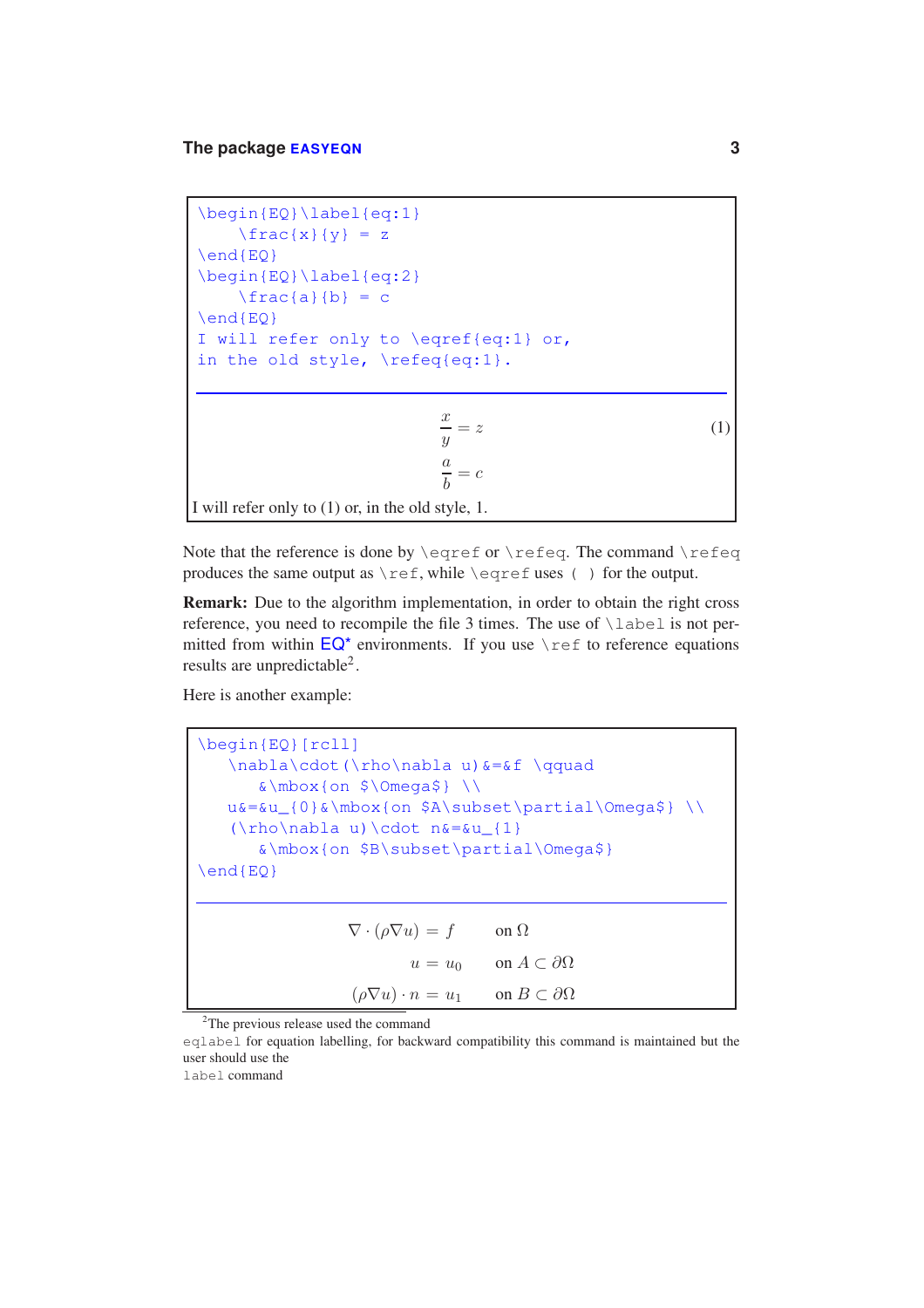Note that between  $[\ldots]$  you can specify the column alignment in the same way as in the **array** or **tabular** environment<sup>3</sup>. The permitted alignment are  $\bf{1}$  for left alignment, **r** for right alignment and **c** for centering. There is also the character "**.**" that if used between the definition of two columns, disables the spacing between columns as in the following example, which is taken from the documentation of EQNARRAY of Roland Winkler;

\begin{EQ}[rcl.l] \phi & = & \sum \bigg( & \frac{xxxxxxxxxx}{\phi}\\  $&&f{ + \frac{yyyyyyyyy}{\phi} \big| \big|$  $\& = \& \text{\\equation} \{2\} \{1\}$  ${\frac{zzzzzzzzzz}{\phi}}$ \end{EQ}  $\phi = \sum_{k=1}^{N} \left( \frac{xxxxxxxxx}{k} \right)$ φ  $+\frac{yyyyyyyyyy}{\sqrt{2}}$ φ  $\setminus$  $=\frac{zzzzzzzzzz}{\sqrt{z}}$ φ

In the above example the command \eqmulticol has been introduced. Its syntax is:

\eqmulticol{ncol}{align}{body}

where:

ncol number of column to merge.

aling alignment, parameter to be chosen among the set **l**, **r**, **c**.

body expression to put across the column.

### 3 The **\yesnumber** command

If may you want to number an equation without reference it. The \yesnumber command does the work as this example shows:

 ${}^{3}$ In a previous release of EASYEQN multicolumn alignment was implemented in a **EQS** environ-<br>the However to keep backward compatibility such an environment is maintained ment. However to keep backward compatibility such an environment is maintained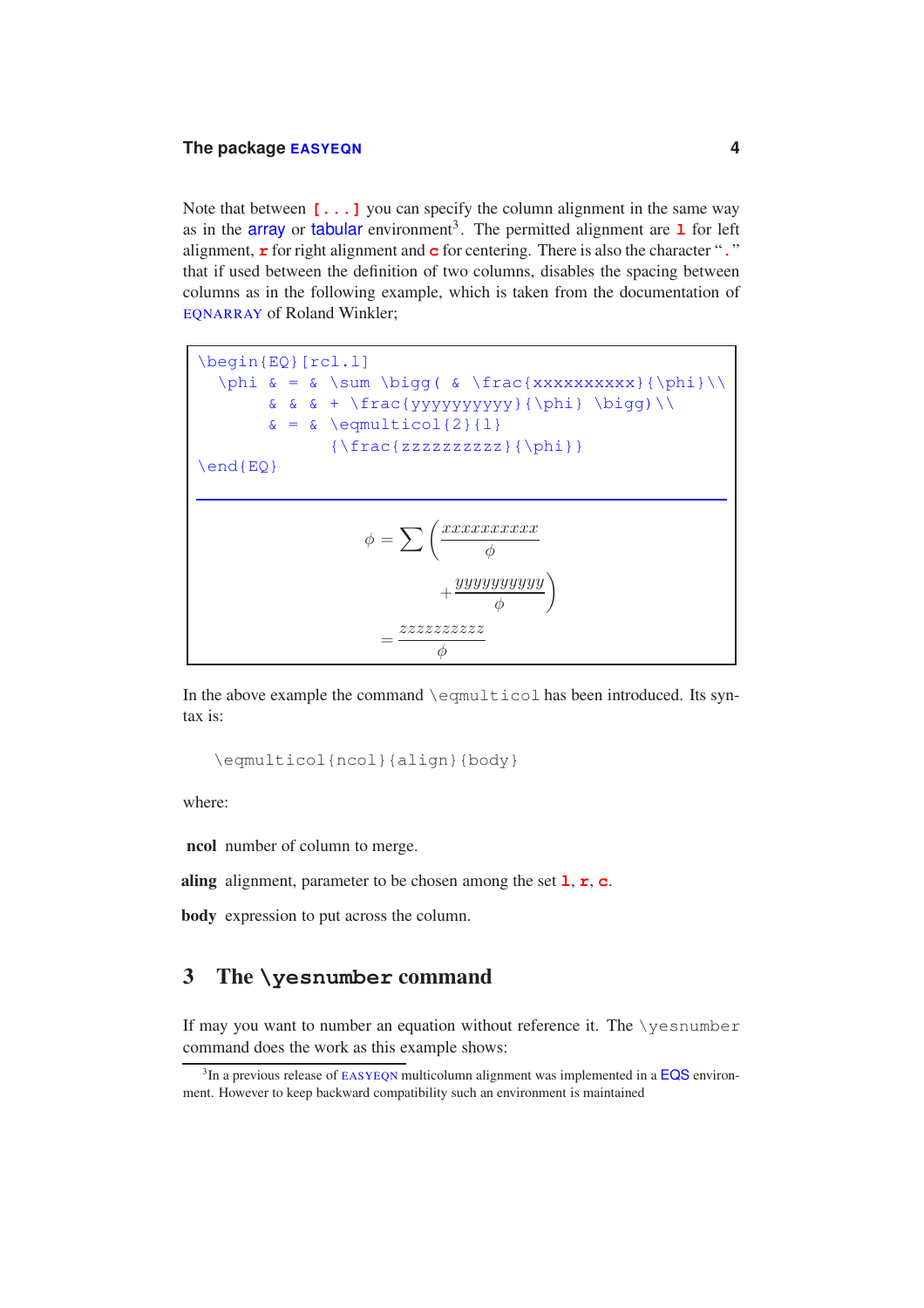\begin{EQ}[rcl]\yesnumber a  $\& = \& \frac{\frac{1}{23}}{\ \}$  $b \& = \& \sqrt{\sqrt{\frac{1}{23}}}$ \end{EQ}  $a = \frac{1}{23}$  $b=\sqrt{\frac{1}{25}}$ 23 (2)

### 4 Use of **EQA** environment

\begin{EQA}[rcll] \nabla\!\cdot\!(\rho\nabla u)&=&f \qquad &\mbox{on \$\Omega\$} \yesnumber \\ u&=&u\_{0}&\mbox{on \$A\subset\partial\Omega\$}  $\label{labeleq:q:1}$  $(\rho\neq 0) \lvert \cdot \cdot \cdot \cdot \rvert_{1}$ &\mbox{on \$B\subset\partial\Omega\$} \label{eq:4} \end{EQA} it is referenced only \eqref{eq:4}!!  $\nabla \cdot (\rho \nabla u) = f$  on  $\Omega$  (3)  $u = u_0$  on  $A \subset \partial\Omega$  $(\rho \nabla u) \cdot n = u_1$  on  $B \subset \partial \Omega$  (4) it is referenced only (4)!!

Note that only the referenced lines or the lines with \yesnumber are numbered.

#### 5 The **\label** command

It is possible to use custom label by  $\lambda$  about command. The syntax is one of the following: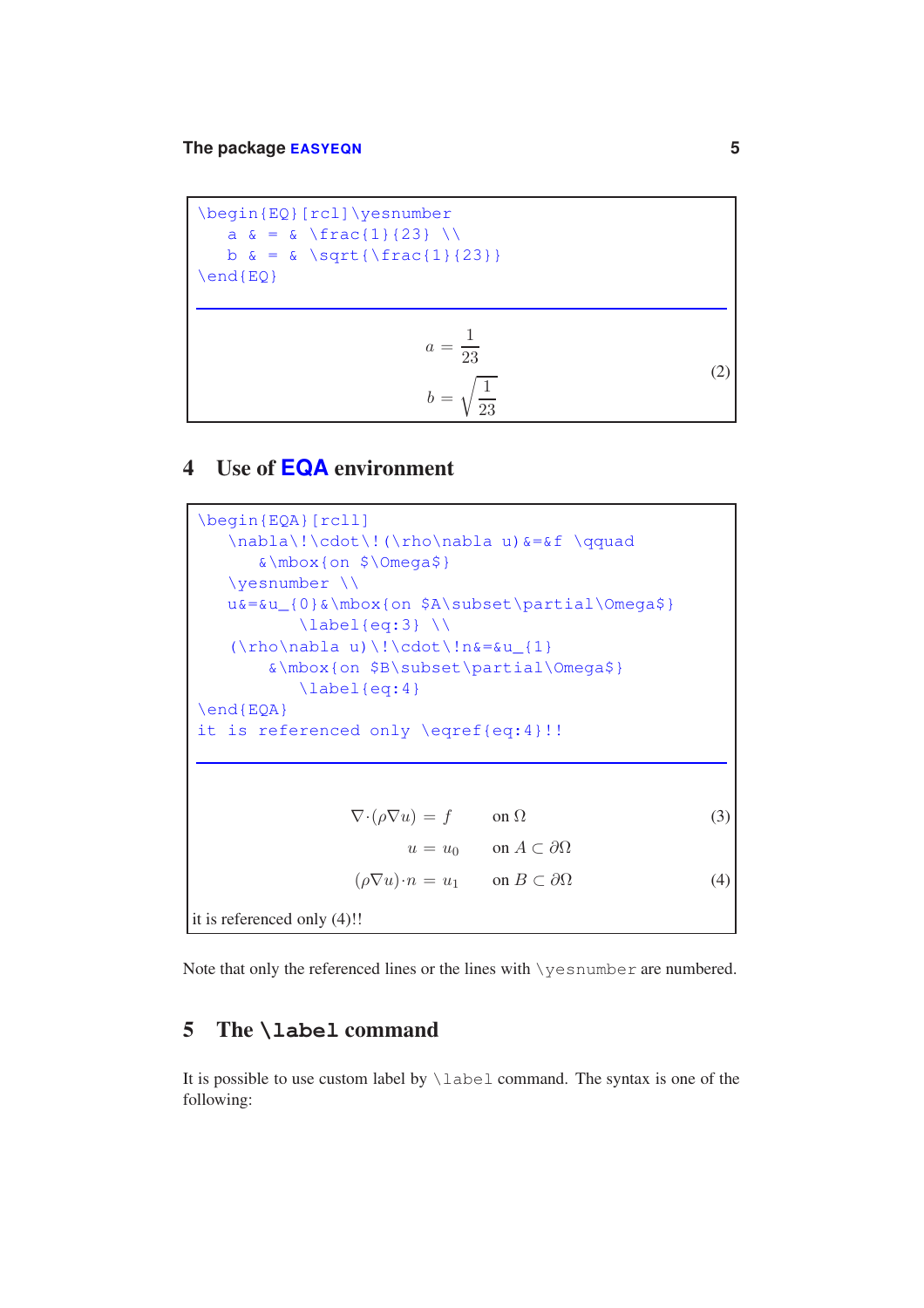```
\label{labelname}
\label[eqnum]
\label[eqnum]{labelname}
\label(eqnum)
\label(eqnum){labelname}
```
where **[eqnum]** is an optional argument that if defined, causes the equation displays **eqnum** instead of **(equation number)**. The equation counter is not advanced and **labelname** if present will refer to **eqnum**.

For example:

| $\begin{bmatrix} \begin{bmatrix} EQA \end{bmatrix}$<br>$\nabla\cdot(\rho\nabla u) = 0$<br>$\nabla\cdot(\rho\nabla u) = 0$<br>$\nabla\cdot(\rho\nabla u) = 0$<br>$\lambda$ label [***1***]<br>$\end{EQA}$<br>I will refer to \eqref{eq:custom:a}<br>and \eqref{eq:custom:b} | $\label{eq:labeleq:q.1}$ $\lambda$ abel (eq.1) {eq:custom:a} $\lambda$<br>$\label{label:q2} \Delta\left\{eq: \text{custom: b}\right\}$ |         |
|----------------------------------------------------------------------------------------------------------------------------------------------------------------------------------------------------------------------------------------------------------------------------|----------------------------------------------------------------------------------------------------------------------------------------|---------|
|                                                                                                                                                                                                                                                                            | $\nabla \cdot (\rho \nabla u) = 0$                                                                                                     | (eq.1)  |
|                                                                                                                                                                                                                                                                            | $\nabla \cdot (\rho \nabla u) = 0$                                                                                                     | eq.2    |
|                                                                                                                                                                                                                                                                            | $\nabla \cdot (\rho \nabla u) = 0$                                                                                                     | ***1*** |
| I will refer to $(eq.1)$ and $(eq.2)$                                                                                                                                                                                                                                      |                                                                                                                                        |         |

Note that custom label are always displayed even if not referenced.

### 6 Label positioning

It is possible to change the default position of a single label by the commands:

- \eqlabeltop
- \eqlabelbot
- \eqlabelcenter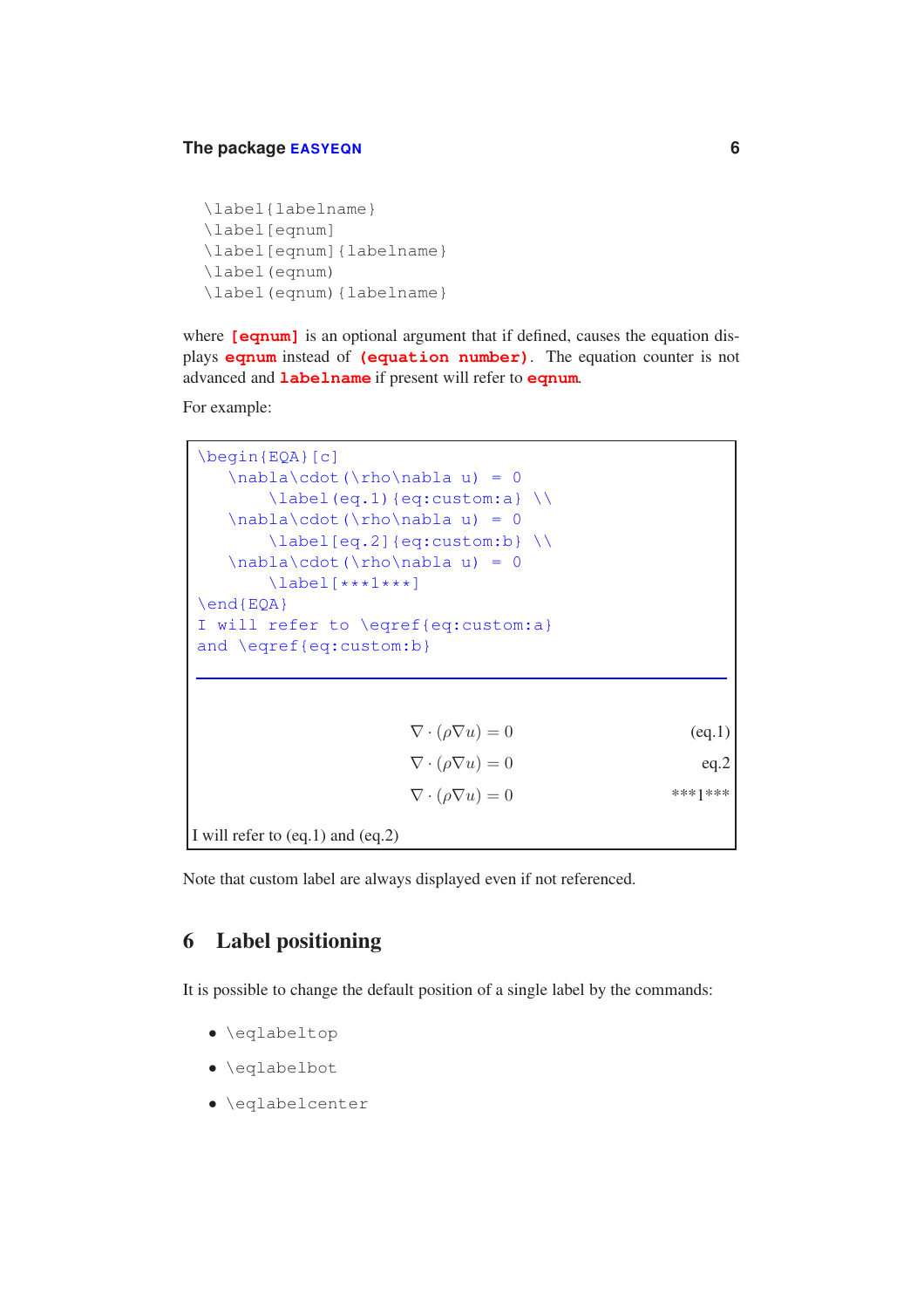For example:

\eqlabeltop \begin{EQ}\label[TOP]  $\nabla\cdot(\rho)\nabla u) = 0 \ \$  $\nabla\cdot(\rho)\nabla u) = 0$ \end{EQ} \*\*\*\*\*\*\*\*\*\*\*\*\*\*\*\*\*\*\*\*\*\*\*\*\*\*\*\*\*\*\*\*\*\*\* \eqlabelbot \begin{EQ}\label[BOT]  $\nabla\cdot(\rho)\nabla u) = 0 \ \iota$ \nabla\cdot(\rho\nabla u) = 0 \end{EQ}  $\nabla \cdot (\rho \nabla u) = 0$  $\nabla \cdot (\rho \nabla u) = 0$ TOP \*\*\*\*\*\*\*\*\*\*\*\*\*\*\*\*\*\*\*\*\*\*\*\*\*\*\*\*\*\*\*\*\*\*\*  $\nabla \cdot (\rho \nabla u) = 0$  $\nabla \cdot (\rho \nabla u) = 0$  BOT

### 7 Sub-numbering

To sub-number equation, instead of use something like

```
\begin{subequations}
\begin{EQ}...
\end{EQ}
\end{subequations}
```
I prefer to use the \label command with the character **˜** as a shortcut for the command \theequation. The following example shows the use: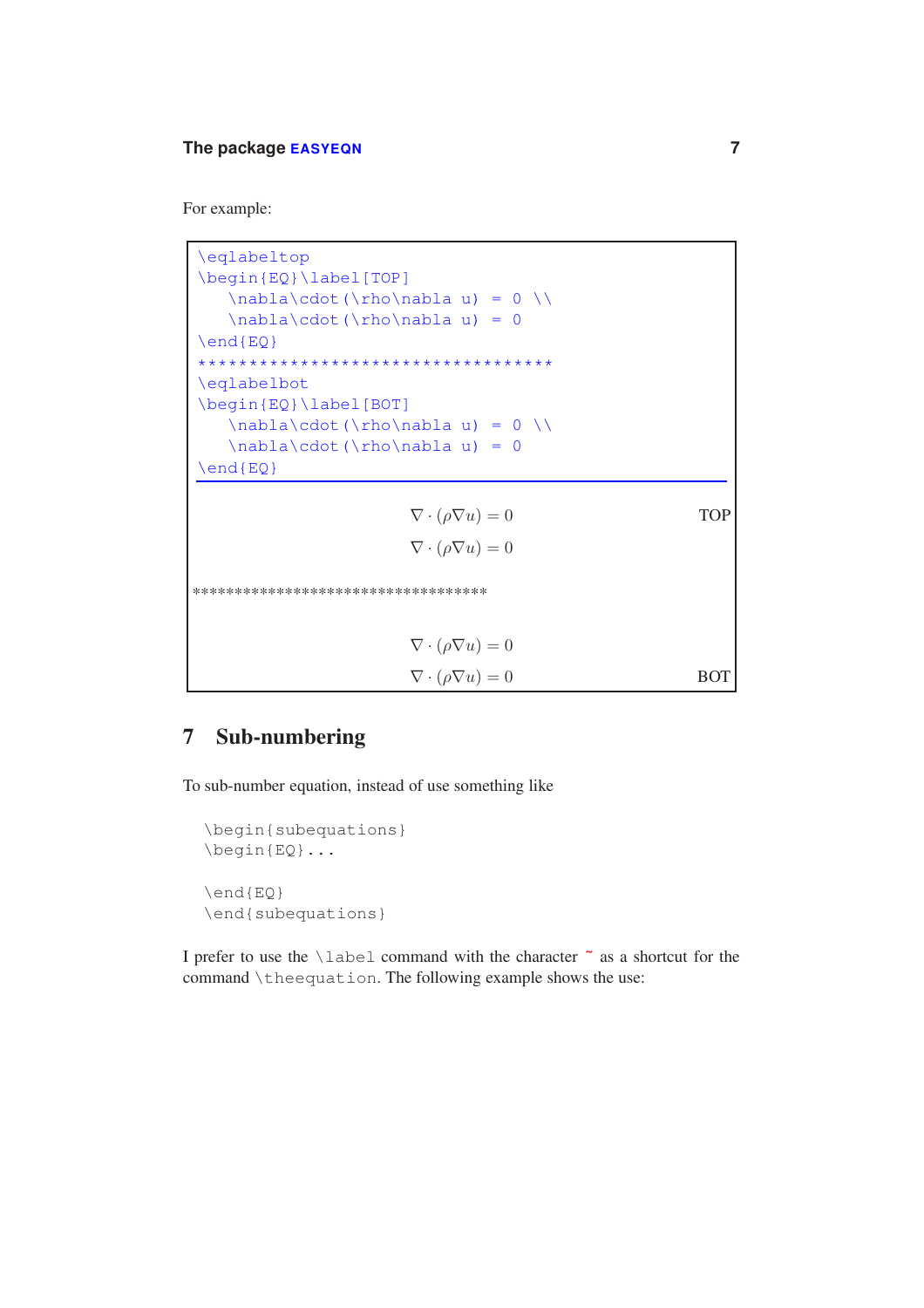| \begin{EQA}[c]\yesnumber                              |       |
|-------------------------------------------------------|-------|
| $\nabla\cdot(\rho\cdot u) = 0 \leq \hat{A} \leq \rho$ |       |
|                                                       |       |
| $\nabla\cdot(\rho\neq 0) = 0 \llabel{eq:1}$           |       |
| $\end{EOA}$                                           |       |
|                                                       |       |
|                                                       |       |
|                                                       |       |
| $\nabla \cdot (\rho \nabla u) = 0$                    | (5.A) |
| $\nabla \cdot (\rho \nabla u) = 0$                    | (5.B) |
| $\nabla \cdot (\rho \nabla u) = 0$                    |       |

the \yesnumber command is necessary to enforce the advancing of equation counter.

## 8 Use of **fleqn** and **leqno** option

You can use fleqn to left justify the equations or leqno to number equations on the left. For example:

```
\documentclass{article}
.
.
\usepackage[fleqn,leqno]{easyeqn}
.
.
```
and the following example shows the effect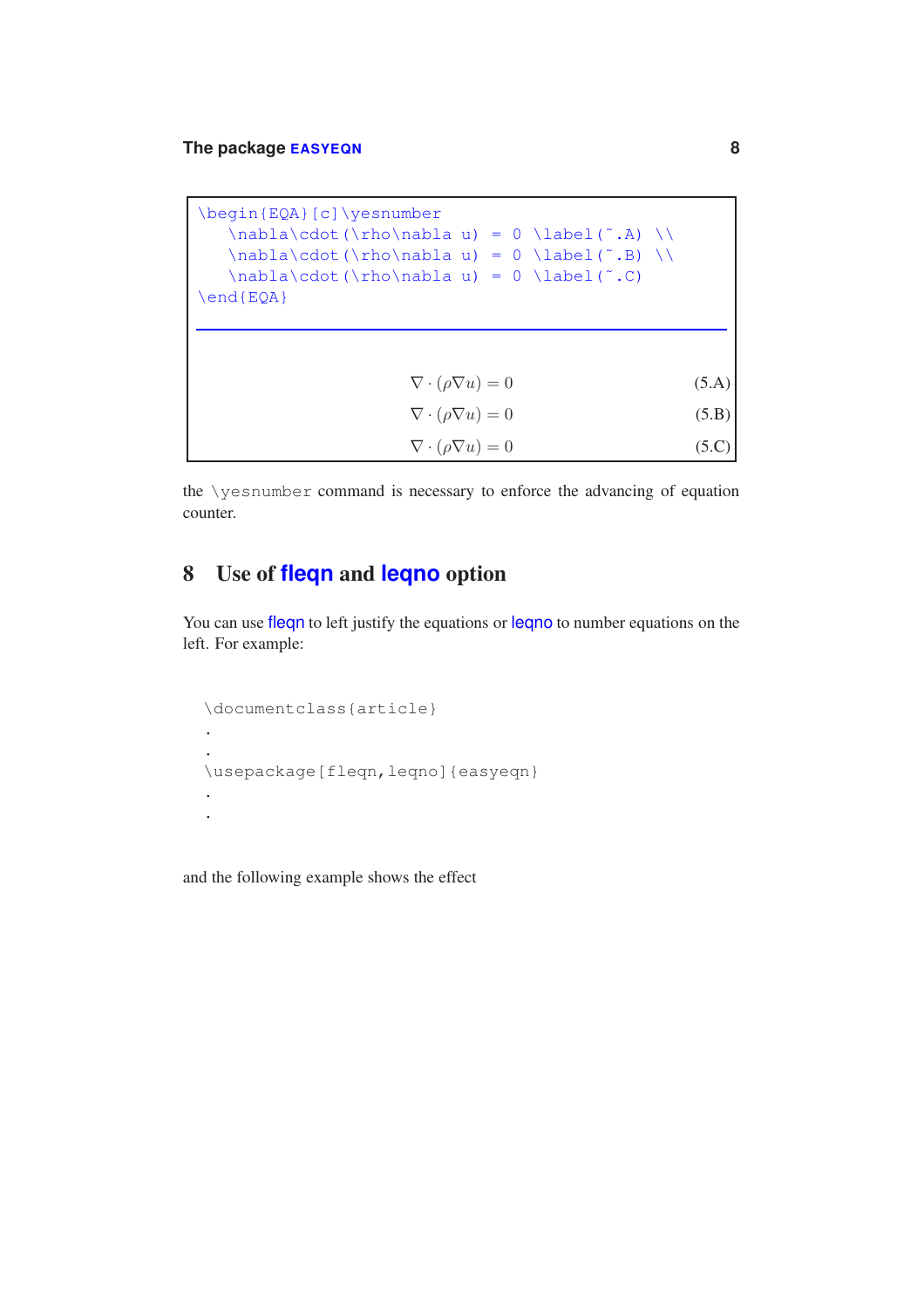```
\begin{EQA}[rcll]
    \nabla\cdot(\rho\nabla u)&=&f \qquad
        &\mbox{on $\Omega$}\yesnumber \\
    u&=&u_{0}&\mbox{on $A\subset\partial\Omega$}
        \yesnumber\\
    (\rho\neq 0) \lvert \cdot \cdot \cdot \cdot \rvert_{1}&\mbox{on $B\subset\partial\Omega$}
           \label{eq:5}
\end{EQA}
it is referenced only \eqref{eq:5}!!
(6) \nabla \cdot (\rho \nabla u) = f on \Omega(7) u = u_0 on A \subset \partial \Omega(8) (\rho \nabla u) \cdot n = u_1 on B \subset \partial \Omegait is referenced only (8)!!
```
The same effect can be obtained everywhere using the commands \equationleft and \numberleft before defining the equation. To restore the default values use the commands \equationcenter and \numberright after the equation.

#### 9 Cosmetic changes

It is possible to slighly modify the appearance of the equations. There are three parameters that can be changed:

left indent Whenever equations are left justified, the left indent can be changed by the command \eqleftmargin.

```
\eqleftmargin{new indent}
```
for example

\eqleftmargin{1cm}

The default value for the left margin is \leftmargini.

equation spacing The spacing of a formula, (default **7pt**) can be controlled by the command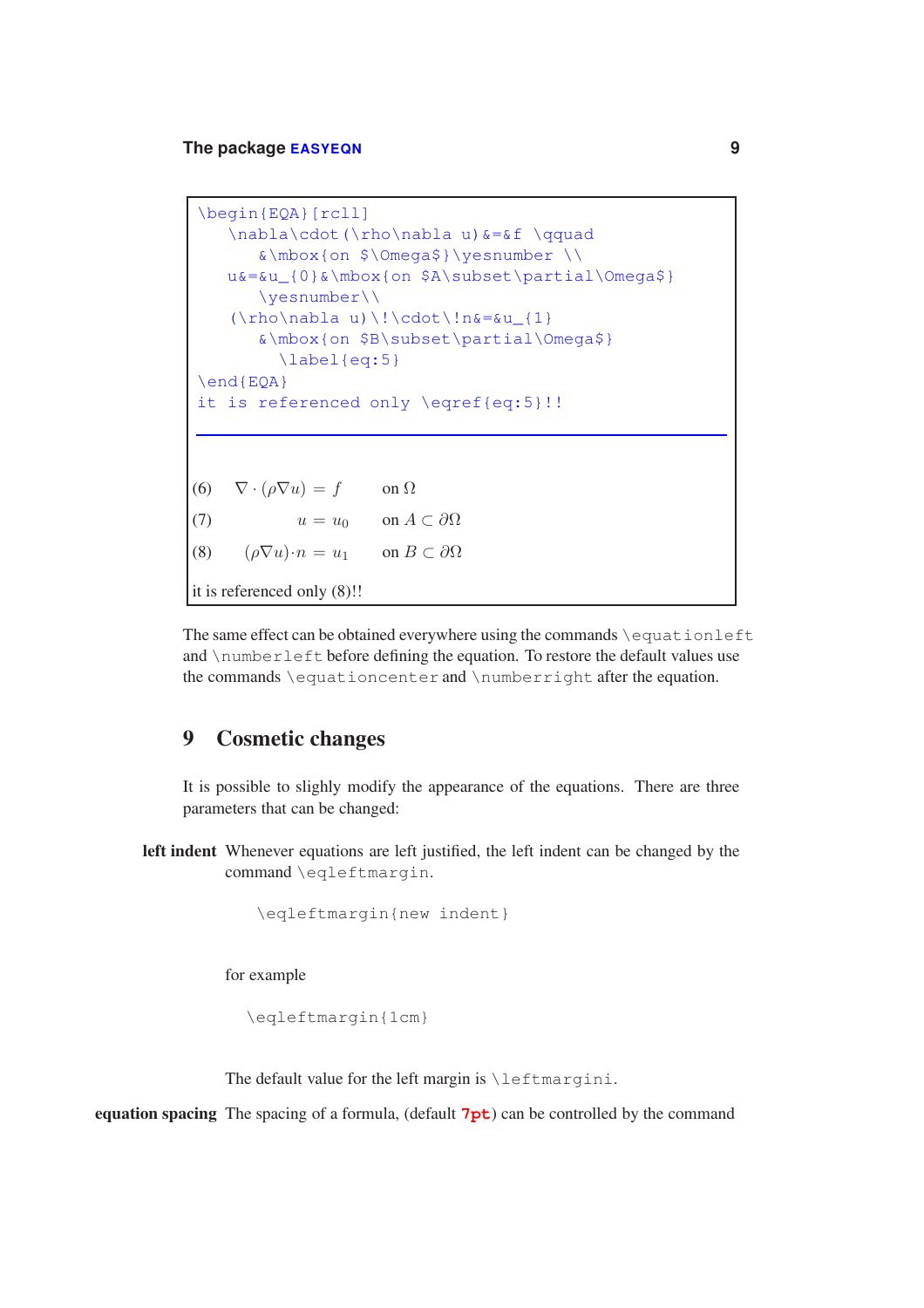```
\eqspacing{new spacing}
```
for example

\eqspacing{4pt}

column spacing The spacing among columns (default value **4pt**) can be changed by the command

\eqcolumnsep{new spacing}

for example

\eqcolumnsep{10pt}

row spacing The spacing among rows in multiple equations (default value **7pt**) can be changed by the command

\eqrowsep{new spacing}

for example

\eqrowsep{10pt}

for example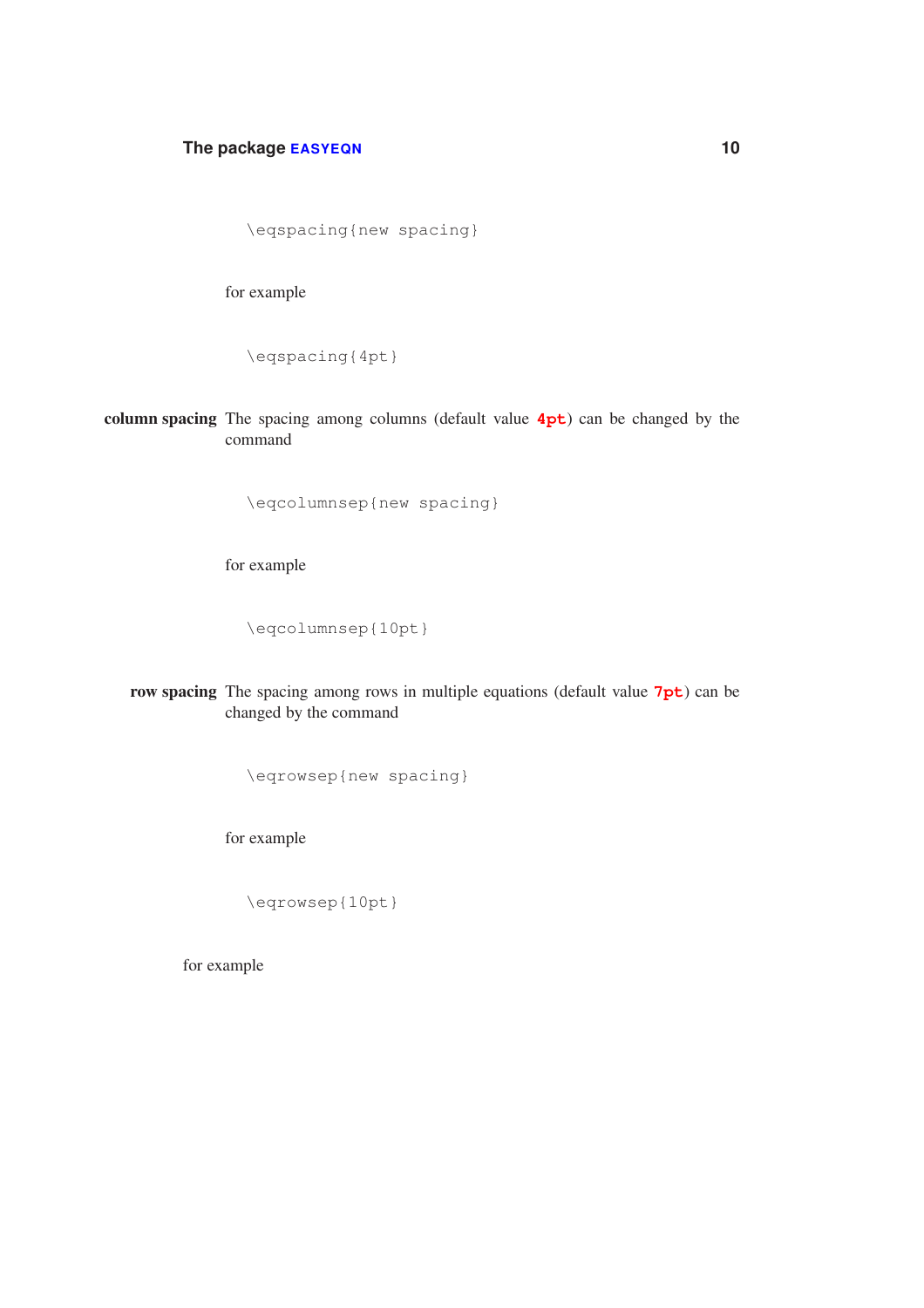```
\eqrowsep{20pt}
\eqcolumnsep{10pt}
\eqspacing{1cm}
bla bla bla bla bla bla bla bla bla bla bla bla
\begin{EQ}[rcll]
  \nabla\cdot(\rho\nabla u)&=&f \qquad
      \&\mbox{on } \&\Omegau&=&u_{0}&\mbox{on $A\subset\partial\Omega$} \\
   (\rho\neq 0) \cdot n\delta = \delta u_{1}&\mbox{on $B\subset\partial\Omega$}
\end{EQ}
nonsense, nonsense, nonsense, monsense, nonsense
```
bla bla bla bla bla bla bla bla bla bla bla bla

 $\nabla \cdot (\rho \nabla u) = f$  on  $\Omega$  $u = u_0$  on  $A \subset \partial\Omega$  $(\rho \nabla u) \cdot n = u_1$  on  $B \subset \partial \Omega$ 

nonsense, nonsense, nonsense, monsense, nonsense

#### 10 Additional macros

Using the package as follow

```
\documentclass{article}
.
.
\usepackage[...,math]{easyeqn}
.
.
```
as additional macros useful for typesetting mathematics can be invoked. The macros are defined as \frac, \dfrac, \tfrac, \binom and \boxed and their use is described in the following example: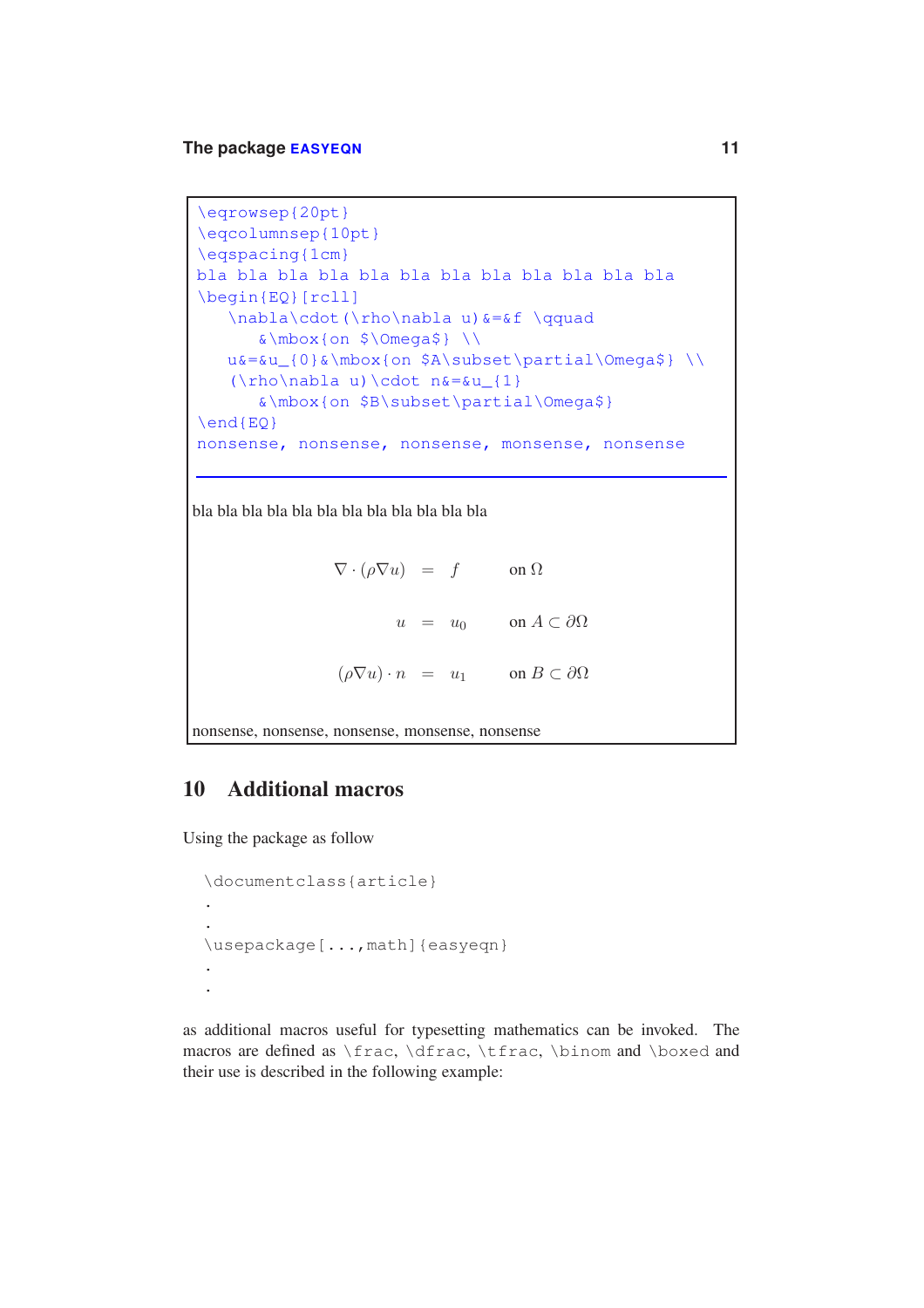

Definition of the macro \eqbox and its effect:



Definition of the macros \norm and \abs and their effect:



Definition of the macro \ParDer and its effect: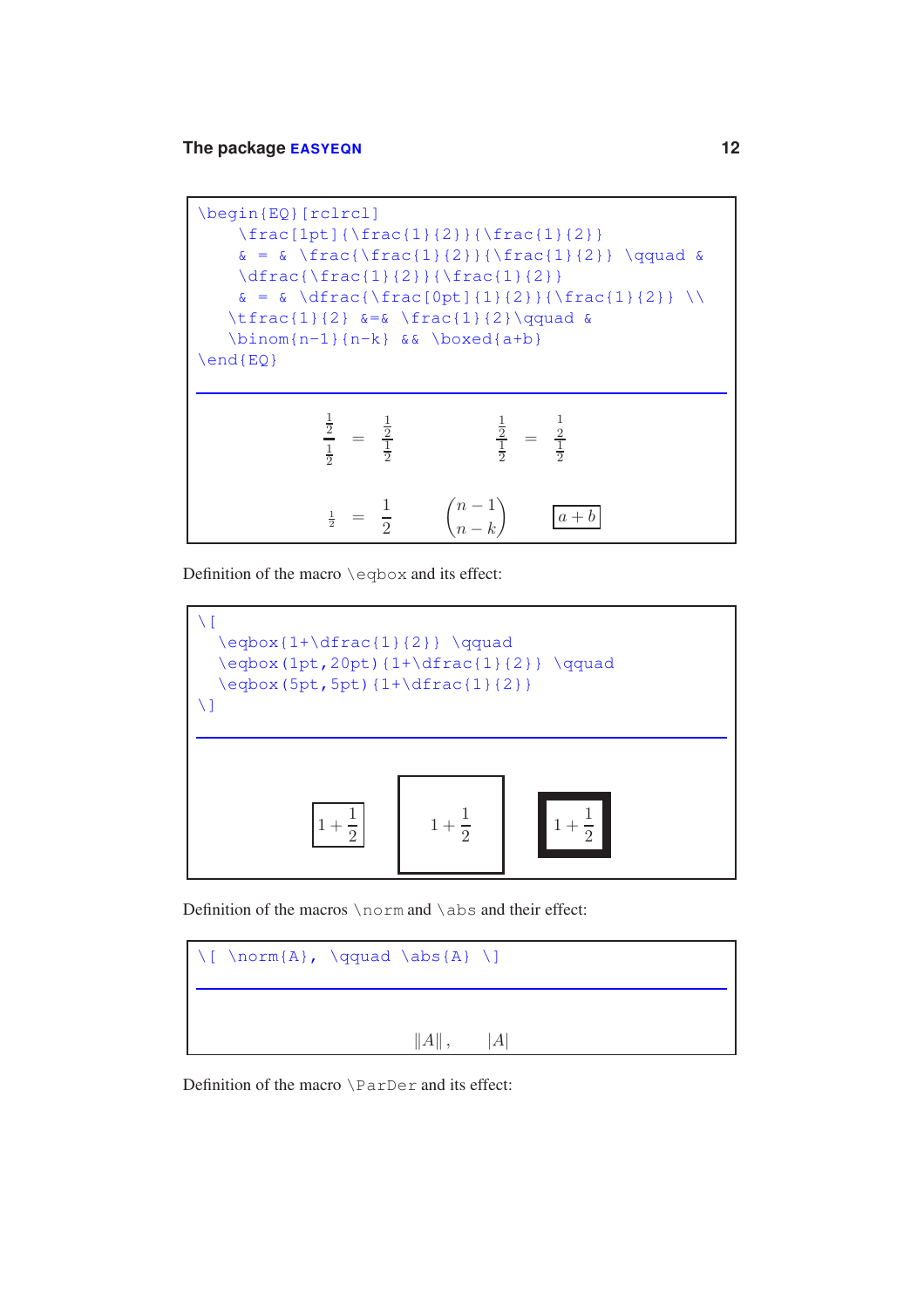$\setminus$  [ \ParDer[xyyz]{f(x,y,z)}, \qquad  $\{\sqrt{2}\}(x^{2}|\{x^{2}\}(x^{2})\$  \ParDer[{x^{2}}{x^{2}}y\alpha]{f(x,y,z)}  $\setminus$ ]  $\frac{\partial^4 f(x, y, z)}{\partial x \partial y^2 \partial z}$ ,  $\frac{\partial^5 f(x, y, z)}{\partial x^2 \partial y \partial \alpha}$ 

Notice the single item of the derivatives must be a single letter (or a macro) or must be inside a group **{ ... }**. If you use \ParDer with package EASYVECTOR remember to put macros in brace when use "[ ]" as follows:

$$
\sqrt{[\ \{x, \{x\} \} = \ \{ParDer[\ \{x, x \} \{ \} \} \] = \}
$$
\n
$$
\mathbf{x} \cdot \mathbf{x} \cdot \{ \{ \} \} \cdot \mathbf{y} \} \{ f(x, y, z) \} \setminus ]
$$
\n
$$
\mathbf{x} \cdot \mathbf{x} \cdot \mathbf{x} \cdot \mathbf{y} \cdot \mathbf{z}
$$

otherwise you obtain weird results like the following

$$
\frac{\sqrt{[\sqrt{ParDer}[\sqrt{xx} \cdot x][i, j] \cdot y]}{f(x, y, z)} \cdot \sqrt{\frac{\partial^7 y}{\partial x^3 \partial [\partial i \partial, \partial j]} f(x, y, z)}
$$

Definition of the macros \DIV, \GRAD and \LAPLA and their effect:



Definition of the macro  $\S$ UM and its effect: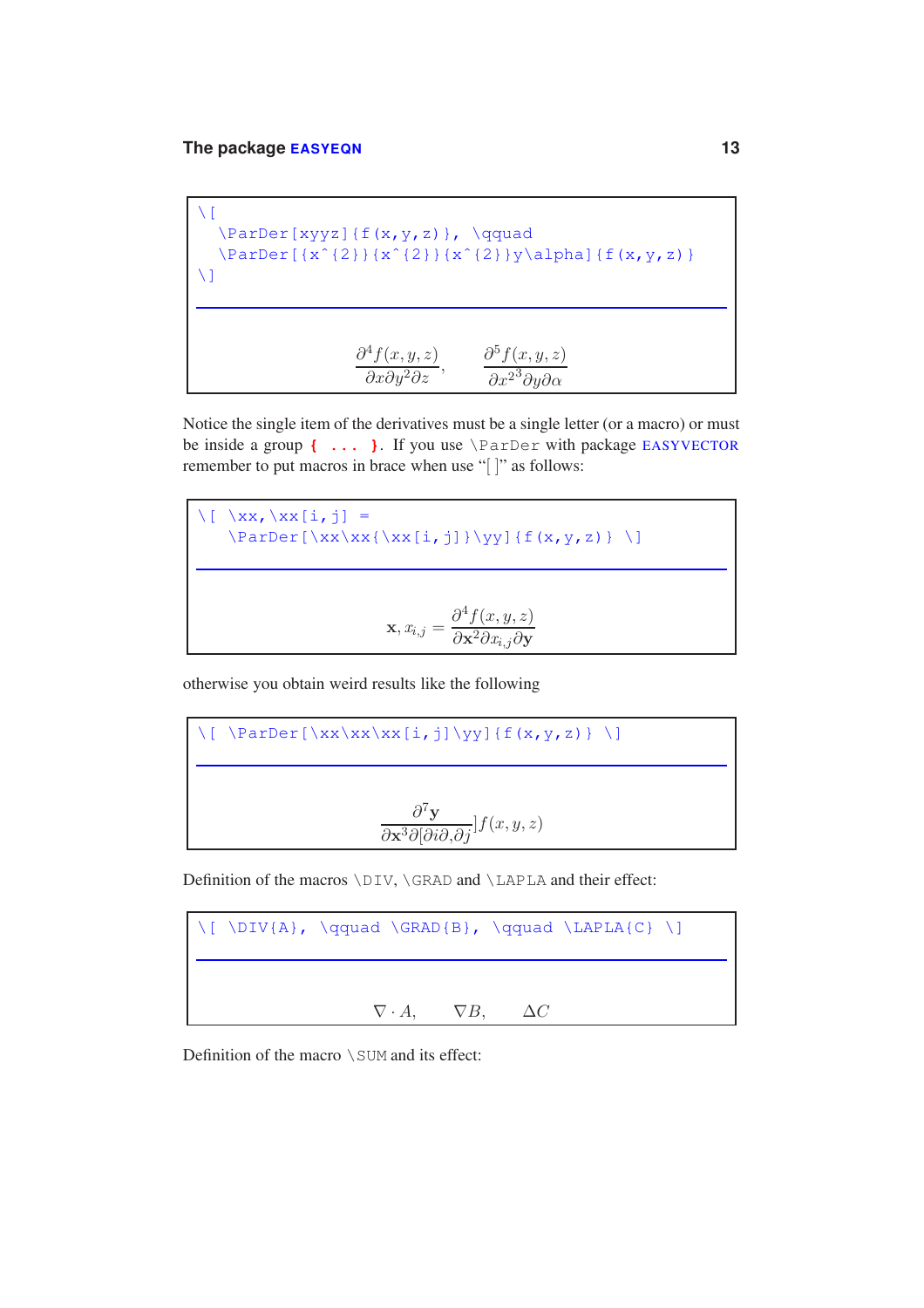```
\setminus [
   \sum_{i=1}^{100} a_{i}, \quad\SUM[10]{i=1}{100}a_{i}
\setminus]
                                  \sumi=1
                                       a_i, \sum\sum^{100}<sup>(10)</sup>a_ii=1
```
Definition of the macro \PROD and its effect:

$$
\sqrt{\frac{1}{\text{PROD} \{i=1\} \{100\} a_{i}, \quad \text{quad}}}
$$
\n
$$
\sqrt{\frac{1}{\text{PROD} \{10\} \{i=1\} \{100\} a_{i}, \quad \text{if } i=1} \}
$$

The environment **ARRAY** is defined, is a simple subset of the environment **array** with a different spacing; look the following example

```
\setminus[
   \left(\begin{array}{cc}
       1 \& \ \ \ \text{frac{1}{2} \ \ \ \ \ \ \ \ \ \ \ \ \ \ }\sqrt{3} & \frac{2}{\sqrt{3}}
   \end{array}\right), \qquad
   \left(\begin{ARRAY}{cc}
       1 \& \ \ \ \text{frac{1}{2} \ \ \ \ \ \ \ \ \ \ \ \ \ }\sqrt{3} & \frac{2}{\sqrt{3}}\end{ARRAY}\right),
\setminus]
                          \left( \begin{array}{cc} 1 & \frac{1}{2} \end{array} \right)\sqrt{3} \frac{2}{7}3
                                           \setminus,
                                                      \sqrt{2}\left| \right|1 \frac{1}{2}2
                                                         \sqrt{3} \frac{2}{7}\sqrt{3}\setminus\vert,
```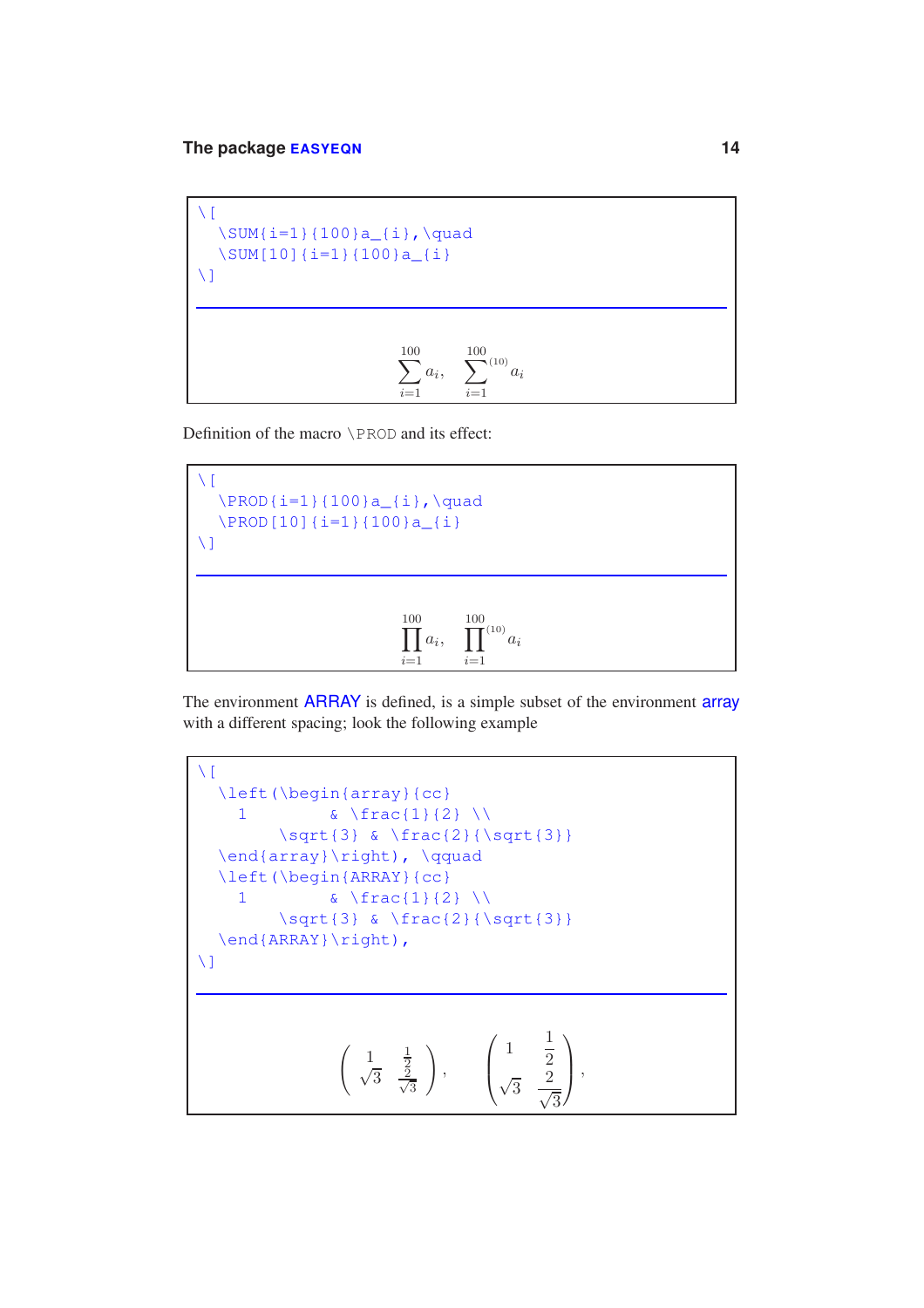The environment MATRIX is defined, is a simple replacement of  $\mathtt{matrix~com}$ mand with a different spacing; look the following example

```
\setminus[
   \matrix{
      1 \& \text{frac}{1}{2} \text{cr}\sqrt{3} & \frac{2}{\sqrt{3}}}, \qquad
   \begin{MATRIX}
      1 \& \text{frac}{1}{2} \text{cr}\sqrt{3} & \frac{2}{\sqrt{3}}
   \end{MATRIX},
\bar{\mathcal{M}}\frac{1}{2}\frac{1}{\sqrt{3}}\overline{3} \frac{2}{7}3
                                          \frac{1}{\sqrt{3}} \frac{\frac{1}{2}}{\frac{2}{\sqrt{3}}}\frac{2}{2}3
                                                             ,
```
#### 11 Test **latex2html** interface

A file named easyeqn.perl is furnished for interfacing macros with perl program latex2html. The effect is to generate better HTML images of equations. For example the following equation has equation number always aligned on the right of the page:

$$
1 \neq \frac{1}{2} \tag{eqn}
$$